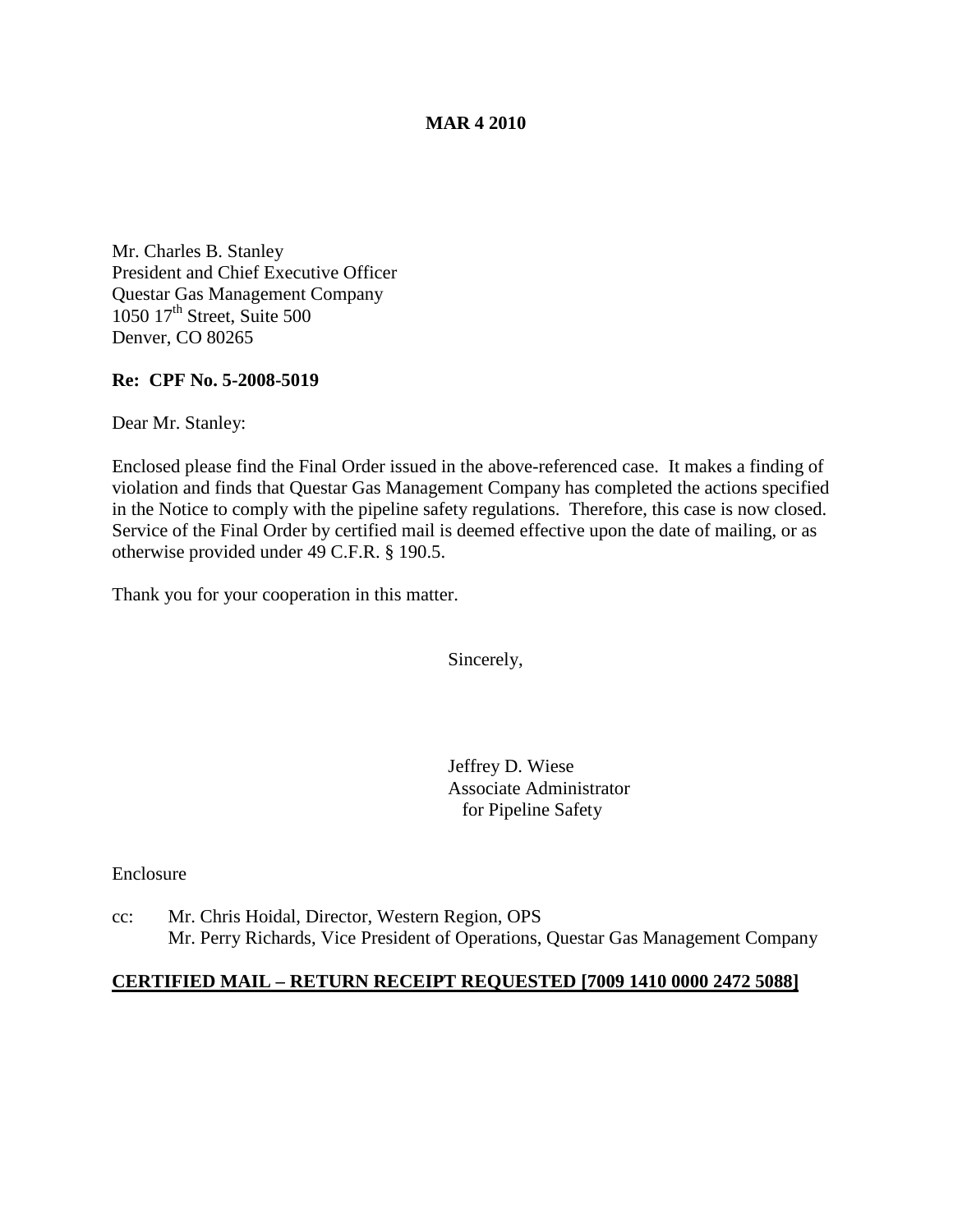## **U.S. DEPARTMENT OF TRANSPORTATION PIPELINE AND HAZARDOUS MATERIALS SAFETY ADMINISTRATION OFFICE OF PIPELINE SAFETY WASHINGTON, D.C. 20590**

| In the Matter of              |                     |
|-------------------------------|---------------------|
|                               |                     |
| <b>Questar Gas Management</b> | CPF No. 5-2008-5019 |
| Company,                      |                     |
|                               |                     |
| Respondent.                   |                     |
|                               |                     |

### **FINAL ORDER**

On April 23, 2008, pursuant to 49 U.S.C. § 60117, a representative of the Pipeline and Hazardous Materials Safety Administration (PHMSA), Office of Pipeline Safety (OPS), conducted an on-site pipeline safety inspection of the facilities and records of Questar Gas Management Company (Questar or Respondent) near Lyman, Wyoming, including the Emigrant Trail Pipeline System, an 8.9-mile-long pipeline constructed in 1984, and the Black Forks Pipeline System, a pair of 2.85-mile-long pipelines constructed in 1995.

As a result of the inspection, the Director, Western Region, OPS (Director), issued to Respondent, by letter dated June 19, 2008, a Notice of Probable Violation and Proposed Compliance Order (Notice). In accordance with 49 C.F.R. § 190.207, the Notice proposed finding that Questar had violated 49 C.F.R. § 195.452(b)(3) and (c)(1)(i)(B) and proposed ordering the company to take certain measures to correct the alleged violation.

Questar responded to the Notice by letters dated July 16, 2008, and February 9, 2009 (collectively, Response). Respondent did not contest the allegations of violation but provided information concerning the corrective actions it had taken. Questar did not request a hearing and therefore has waived its right to one.

# **FINDING OF VIOLATION**

In its Response, Questar did not contest the allegation in the Notice that it violated 49 C.F.R. Part 195, as follows: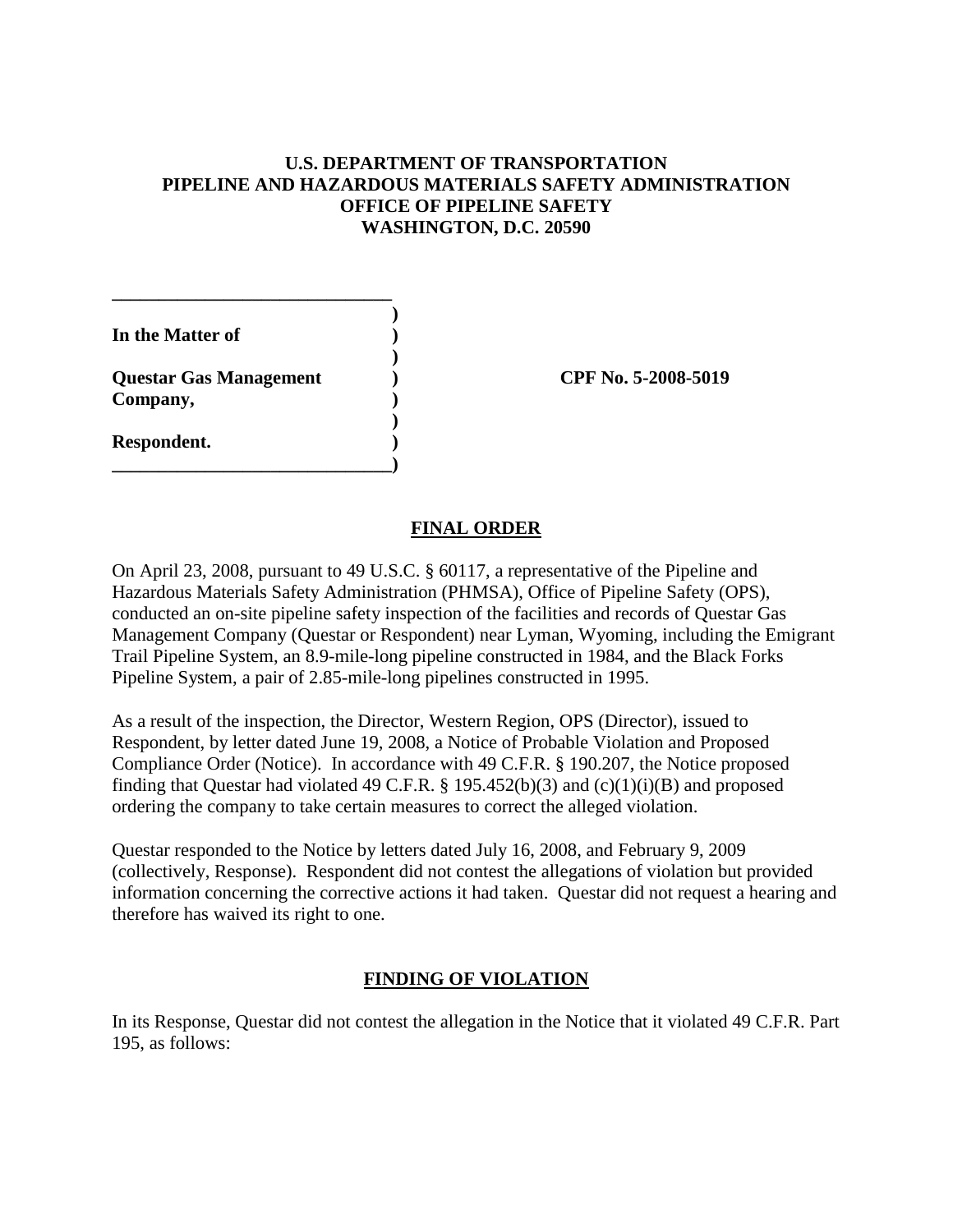**Item 1:** The Notice alleged that Respondent violated 49 C.F.R. § 195.452(b)(3) and (c)(1)(i)(B), which state, in relevant part:

**§ 195.452 Pipeline integrity management in high consequence areas.**

 $(a) \ldots$ 

(b) *What program and practices must operators use to manage pipeline integrity?* Each operator of a pipeline covered by this section must:

 $(1)$ ....

(3) Include in the program a plan to carry out baseline assessments of line pipe as required by paragraph (c) of this section.

 $(4)$ ...

(c) *What must be in the baseline assessment plan?*

(1) An operator must include each of the following elements in its written baseline assessment plan:

(i) The methods selected to assess the integrity of the line pipe. An operator must assess the integrity of the line pipe by any of the following methods. . . .

(B) Pressure test conducted in accordance with subpart E of this part;

In particular, the Notice alleged that Questar violated 49 C.F.R. § 195.452(b)(3) and (c)(1)(i)(B) by failing to perform an 8-hour pressure test of its buried propane pipeline as part of the company's baseline assessment. Instead, the Notice alleged that Respondent had only performed a 4-hour pressure test, an inadequate length of time for a pipeline that cannot be visually inspected.<sup>[1](#page-2-0)</sup> Questar did not contest this allegation of violation.<sup>[2](#page-2-1)</sup> Accordingly, based upon a review of all of the evidence, I find that Respondent violated 49 C.F.R. § 195.452(b)(3) and  $(c)(1)(i)(B)$  by failing to perform an 8-hour pressure test of its buried propane line as part of the company's baseline assessment.

<span id="page-2-0"></span> $1$  49 C.F.R. § 195.304.

<span id="page-2-1"></span> $2$  The Notice also alleged that Respondent erred in using nitrogen as the test medium. However, in its Response, Questar provided the Director with documentation confirming that the maximum operating pressure of the line in question is less than 20 percent of the specified minimum yield strength of the line pipe, thereby permitting the use of nitrogen as a test medium. *See* 49 C.F.R. §§ 195.2 (defining low-stress pipeline), 195.306(d) (permitting use of inert gases as a test medium for low-stress pipelines).